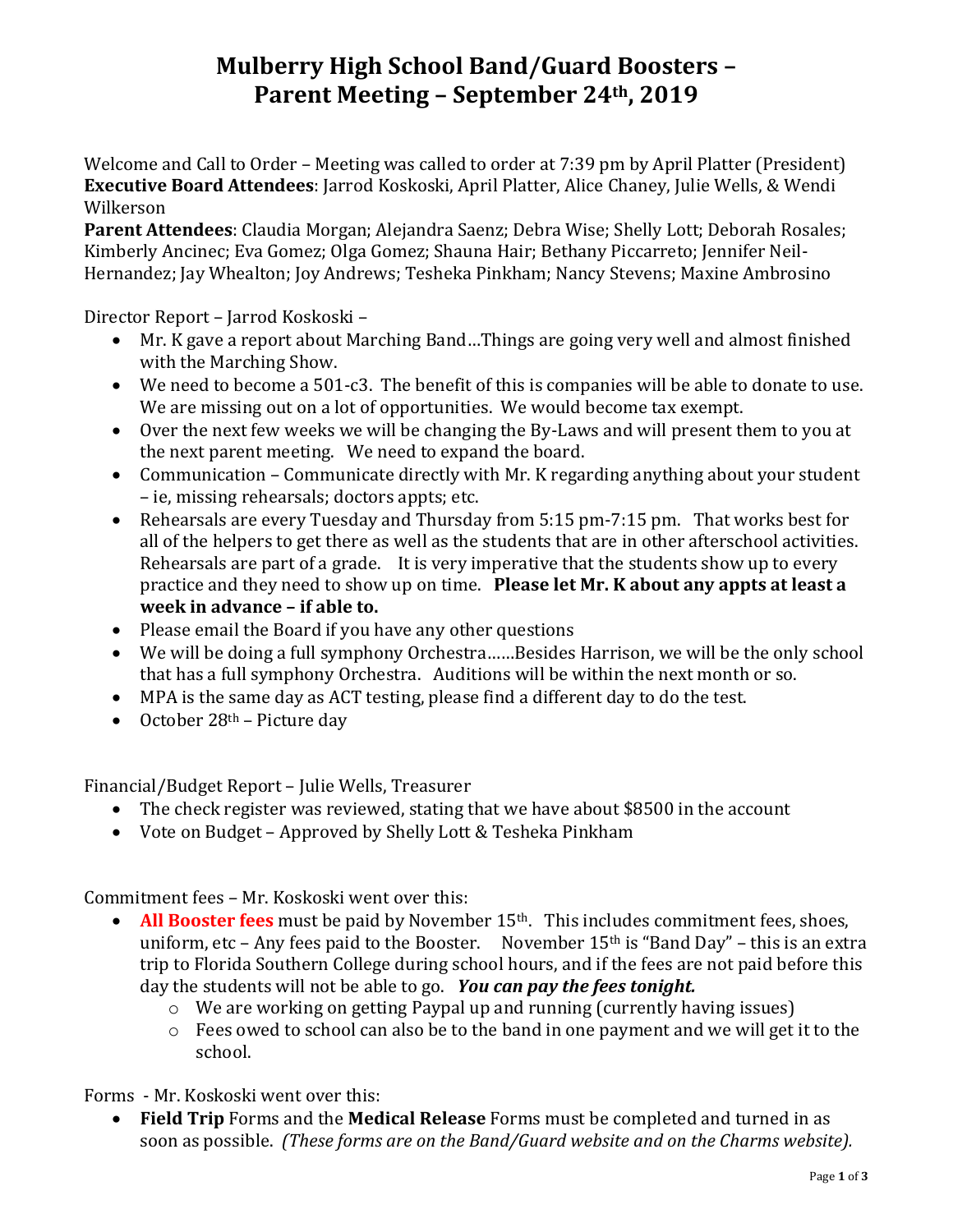## **If these forms are NOT turned in by our first away game (October 11th) your student will not be able to go.**

- o The kids have been told numerous times that we are missing forms
- o If you already have a medical release form for another group, make a copy and give to Mr. K. If they do not have it turned in by 10/11, they will not be able to go to the away game…..Which is part of their grade.

### Volunteering – Wendi Wilkerson, Secretary

WE NEED HELP!! We reviewed the information/email about volunteering. For the concession stand we need a minimum of 8 people; For the stands we need a minimum of 4 people; For chaperoning we need a minimum of 9 people (three per bus); We also need someone to assist with pulling the trailer.

If you aren't able to help the entire night, it's ok.….If you can help before the game cooking and setting up; or just during halftime; or just dispersing the Gatorade to the band students….

- Concession
	- $\circ$  09/26 JV Game
	- $\circ$  09/27 Varsity Game
	- o 10/04 Varsity Game Homecoming NEED A LOT of help
	- $\circ$  10/18 Varsity Game
	- o 10/25 Varsity Game Senior Night NEED A LOT of help
- Chaperone
	- $\circ$  10/11 Chaperones to the Away Game to Lake Region We are leaving the school no later than 6:15 pm
	- $\circ$  10/12 Chaperones to Pre MPA @ Lake Region from approximately 1:00 pm-8:00 pm – *No rehearsal before we leave*
	- o *10/19 – Rehearsal – 10:00 am – 1:00 pm – we will provide a snack to the kids*
	- $\circ$  10/26 Chaperones to MPA @ Denison Not sure of the times, but block out the whole day
- Car Wash November  $2^{nd}$  We need a lot of help with this to attract more people to bring in more money
- Christmas Village December  $14<sup>th</sup>$  We need volunteers to help at our booth. We will be selling boiled peanuts

### Comments/Questions

- ➢ *What time is the bus leaving for the away game? Probably 6:10 or 6:15. Will confirm as it gets closer.*
- ➢ *Mr. K talked about the London opportunity……Through Youth Music of the World. Bands are invited to preform at the New Years day celebration. This is a huge honor, because you have to be invited! Mr. K stressed that we need more parent involvement to help with fundraiser. Mr. K told us that our students work 3 times as hard as his previous school. Mr. K wants to give these students the world!!!! No other school in Polk County has an invitation waiting for them….\$3000 per person. Could be ready in 1 to 2 years. It took him 6 years at his last school.*
- ➢ *Next year we will not be able to have a concession stand in the 2020-2021 school year, so we will not have that money coming in.*